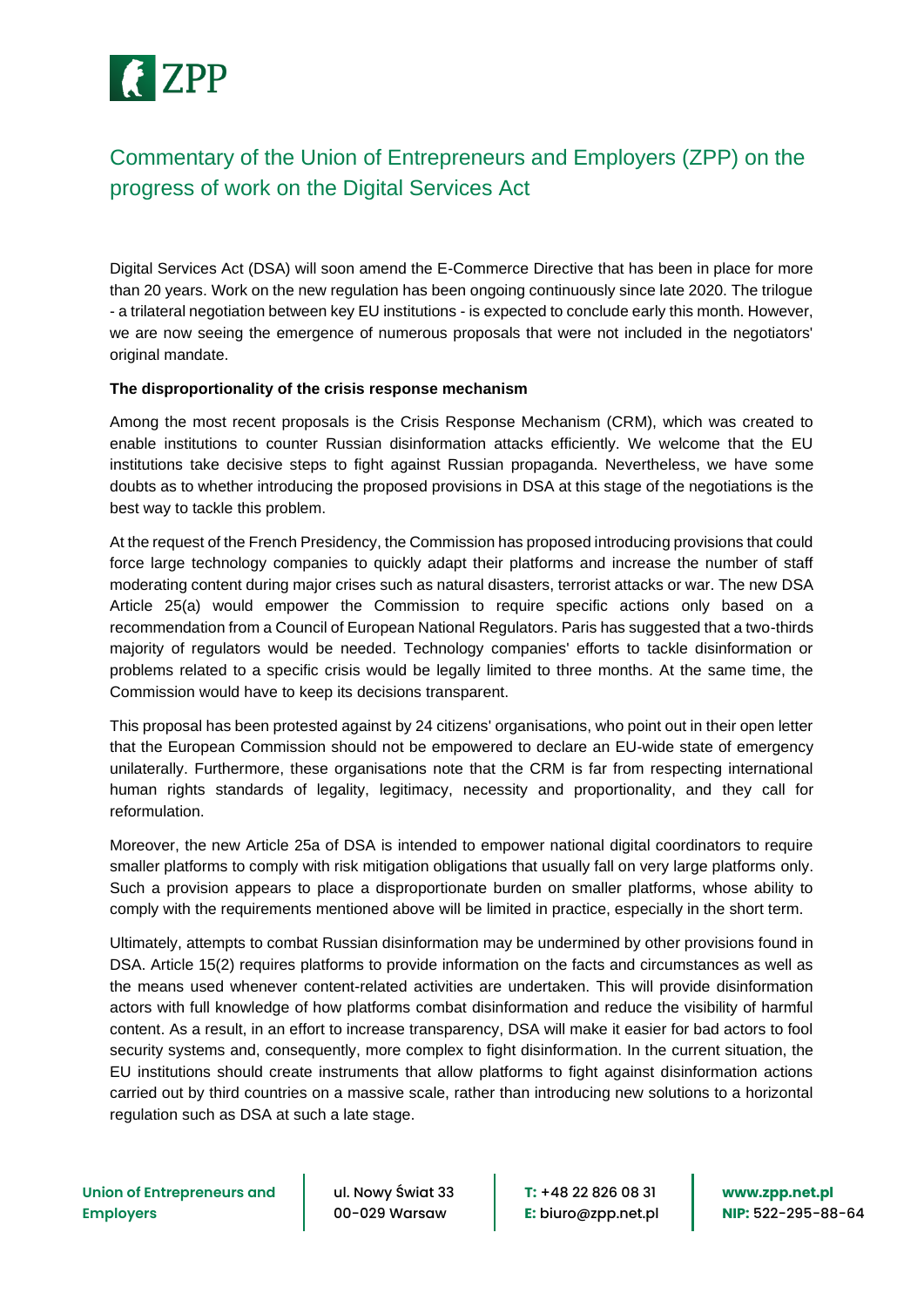

## **Return of the ban on targeted advertising**

In a plenary vote in the European Parliament, MEPs rejected a complete ban on targeted advertising. As a result, they voted to restrict the targeting of minors and targeting using sensitive data. We welcomed the EP decision. We believe it strikes the right balance between user protection and business rights. A total ban would have hit SMEs, depriving them of a cost-efficient way to reach their customers and severely limiting their growth opportunities. Therefore, we watch with concern the amendments tabled by MEPs aimed at achieving a de facto ban on targeted advertising.

Before discussing the EP's latest proposals, it is first necessary to draw attention to the so-called 'known minor problem'. Platforms would have to verify minors' age to be able to restrict the use of targeted advertising. In the absence of general age verification on the Internet, platforms have to process user traffic data to determine age based on activity. Paradoxically, a ban on targeting could, in theory, lead to more tracking of children's online activities.

To address this issue, the EP proposed an amendment to Article 24(1)(b), which states that 'compliance with the obligation set out in the first subparagraph shall not entail the processing by online platforms of additional personal data on minors in order to verify the age of the recipient of the service'. Whilst we recognise the need to promote child safety through data minimisation, we believe that a provision worded in this way will be difficult to implement in practice and will reduce targeted advertising across all age groups. We propose that the provision be amended to prohibit excessive, rather than an additional, collection of personal data for age verification purposes.

Moreover, MEPs propose to extend the ban if the platform has doubts about whether the recipient is a minor (Article 24(1)(c)). This also means expanding the prohibition to the user when age verification is not possible. Given the current state of technology, such a provision could lead to a de facto ban on personalised advertising. This provision should be limited to cases where the platform has serious grounds, not just doubts, to believe that the recipient is a minor to avoid negotiators walking out their mandate. A provision worded in this way will simultaneously protect minors.

## **Extension of know-your-business-customer**

As a final point, attention should be drawn to the proposal to extend the know-your-business-customer rule, which obliges Internet Service Providers (ISPs) to collect information that identifies business users in order to verify their identity. KYBC aims to improve online security by halting certain entities from using legitimate services to conduct illegal business anonymously. Assuming that the list of information required to be obtained from ISPs is proportionate and not an unreasonable administrative burden, the proposal should be viewed positively. However, during the January negotiation rounds, it was proposed to extend this principle to all types of ISPs, thus covering market places and social media, instant messaging, or streaming services.

In order to understand the implications of the KYBC extension, it is important to remember that DSA, like the E-Commerce Directive, is based on a prohibition of general internet monitoring. Such an injunction has been rejected from both the E-Commerce Directive and DSA, as it undermines fundamental values such as freedom of expression and could lead to censorship (i.e. excessive blocking or removal) of lawful content. Extending the KYBC to all intermediate service providers means extending it to all content that appears on the Internet. Therefore, it is hard to imagine in practice how the application of such a rule would take place without general monitoring of the Internet while still meeting DSA's stringent requirements for human factors provision.

ul. Nowy Świat 33 00-029 Warsaw

**T:** +48 22 826 08 31 **E:** biuro@zpp.net.pl